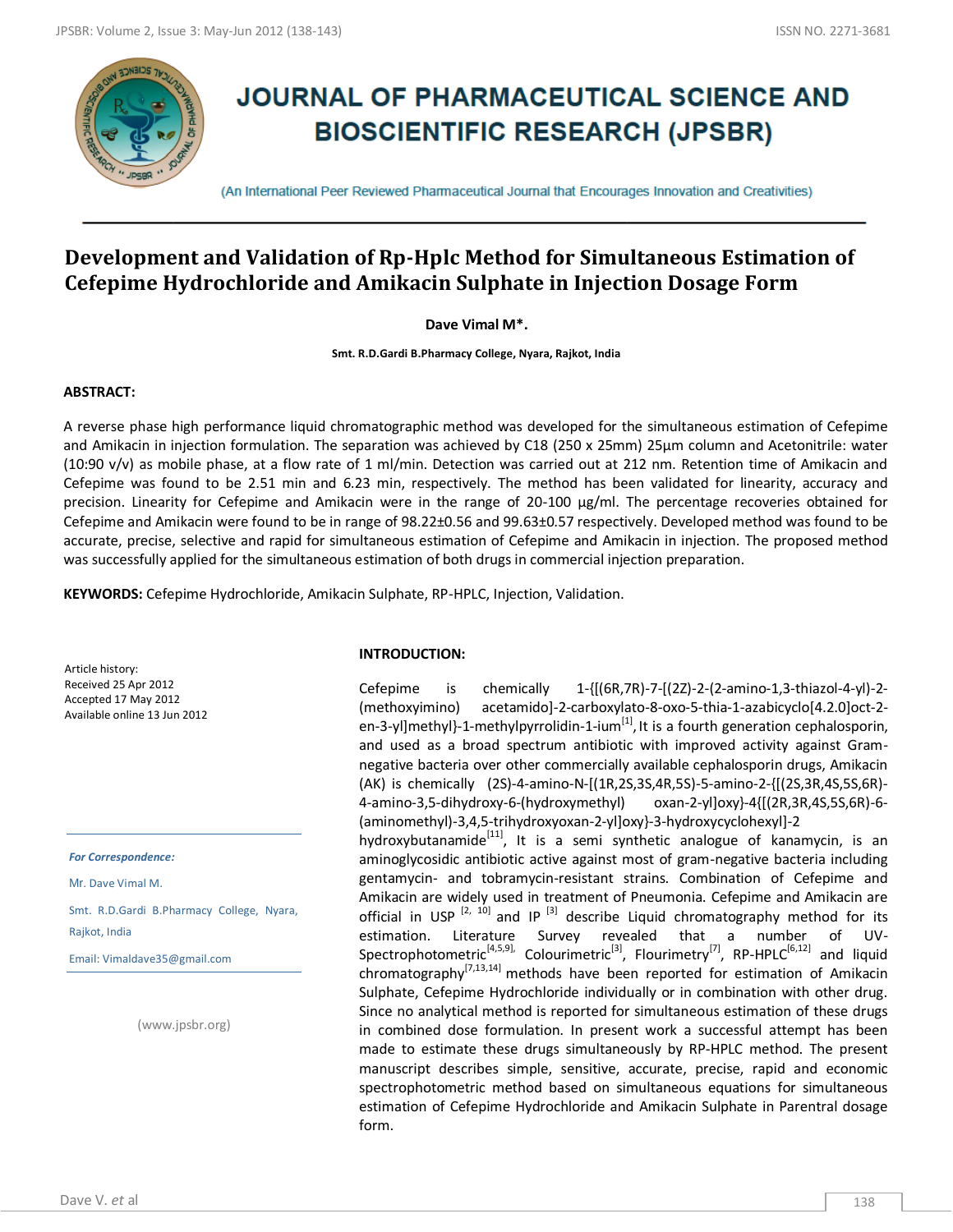## **Apparatus**

- $\bullet$ Model: LC 100 HPLC Cyberlab
- Column: C18 (250 x 25mm, 25µm)
- Injector: Rhenodyne valve with 10μl fixed loop.
- Detector: LC-UV 100 UV Detector
- Software: WS-100 Workstation Software
- Analytical balance: Electronic analytical balance (Contech)
- Corning volumetric flasks and pipettes

## **Reagents and Materials**

- Cefepime Hydrochloride API (Montage pharmaceutical  $\bullet$ Ltd. At Himmatanagar)
- Amikacin Sulphate (Montage pharmaceutical Ltd. At Himmatanagar)
- Water(HPLC grade)
- Acetonitrile (HPLC grade)
- Distilled water

## **METHODS**

## **Preparation of solutions**

Preparation of mobile phase / diluents: The mixture of Acetonitrile (HPLC) and Water was prepared in ratio of 10:90. Stock solution for Cefepime and Amikacin (100µg/mL): An accurately weighed quantity of 100mg Cefepime and Amikacin was transferred into 100 ml volumetric flask, then made up to the mark with diluents. Take 10 mL from that and transfer to 100 ml volumetric flask to make up the volume up to the mark with diluents. From this stock solution different aliquots were prepared.

## **Method development and optimization**

The standard solution of Cefepime and Amikacin were used for method development trials to optimize the method for determination of Cefepime and Amikacin.

## **Selection of detection wavelength**

Standard solution of Cefepime (100 μg/ml) and Standard solution of Amikacin (100 μg/ml) were scanned between 200- 400 nm using UV-visible spectrophotometer. Both solutions were scanned between 200-400 nm. Wavelength was selected from the overlay spectra of above solutions. Spectra Shown in the Figure 1.

## **Selection of elution mode**

Reverse phase chromatography was chosen because of its recommended use for ionic and moderate to non-polar compounds. Reverse phase chromatography is not only simple, convenient but also better performing in terms of efficiency, stability and reproducibility. Here, C18 250  $\times$  4.6 mm column of 25μm particle packing was selected for separation of Cefepime and Amikacin. Isocratic mode was chosen due to simplicity in application and robustness with respect to longer column stability.

## **Selection of Mobile phase**

The mobile phase should be sufficiently transparent at the wavelength of detection. i.e. minimum absorbance. It is best initial choice of organic solvent for the mobile phase. Acetonitrile-water mixture can be used with UV detection at low wavelength (200-240 nm) range. Acetonitrile-water mixture also has lower viscosity, resulting in somewhat higher number of plates and lower column back pressure than methanol-water mixture.

The mobile phase was selected on the basis of best separation, peak purity index, peak symmetry, theoretical plate etc. So, numbers of trial were taken. After number of trial Acetonitrile: Water (10:90v/v) was selected.

**Selection of oven temperature**: Oven temperature is keep ambient.

## **Standard curve:**

Accurately weighed 5 mg Of Cefepime and 5 mg of Amikacin were transferred to 50 ml volumetric flask and diluted up to mark with diluent to give concentration of 100 μg/ml of Cefepime and 100 μg/ml of Amikacin. Similarly, different concentration (20, 40, 60, 80 and 100 μg/ml) for Cefepime and (20, 40, 60, 80 and 100 μg/ml) Amikacin were prepared and prepared the concentration V/S area plot. (Figure-2)(Table-1)

## **VALIDATION APPROACH**

Validation of analytical method shall be done to establish by laboratory studies, that the performance of the method meet the requirement for the intended analytical application. The proposed method was validated according to the International Conference on Harmonization (ICH) guidelines <sup>[15]</sup>.

## **Specificity:**

Specificity of an analytical method is ability to measure specifically the analyte of interest without interferences from blank and placebo.

Check for interference from blank: Diluent was used as blank. Standard and sample were prepared as per test procedure. Check for the interference of blank and peaks with the analyte peak and calculate % interference of blank peaks interferes with analyte peak against the standard peak area.

## **Linearity:**

The linearity for Cefepime and Amikacin were assessed by analysis of combined standard solution in range of 20-100 μg/ml respectively, in term of slope, intercept and correlation co-efficient value. The graph of peak area obtained verses respective concentration was plotted.

## **Precision:**

Method precision for assay was established by determining the assay of seven sample preparations under same conditions. Seven replicates of sample were prepared at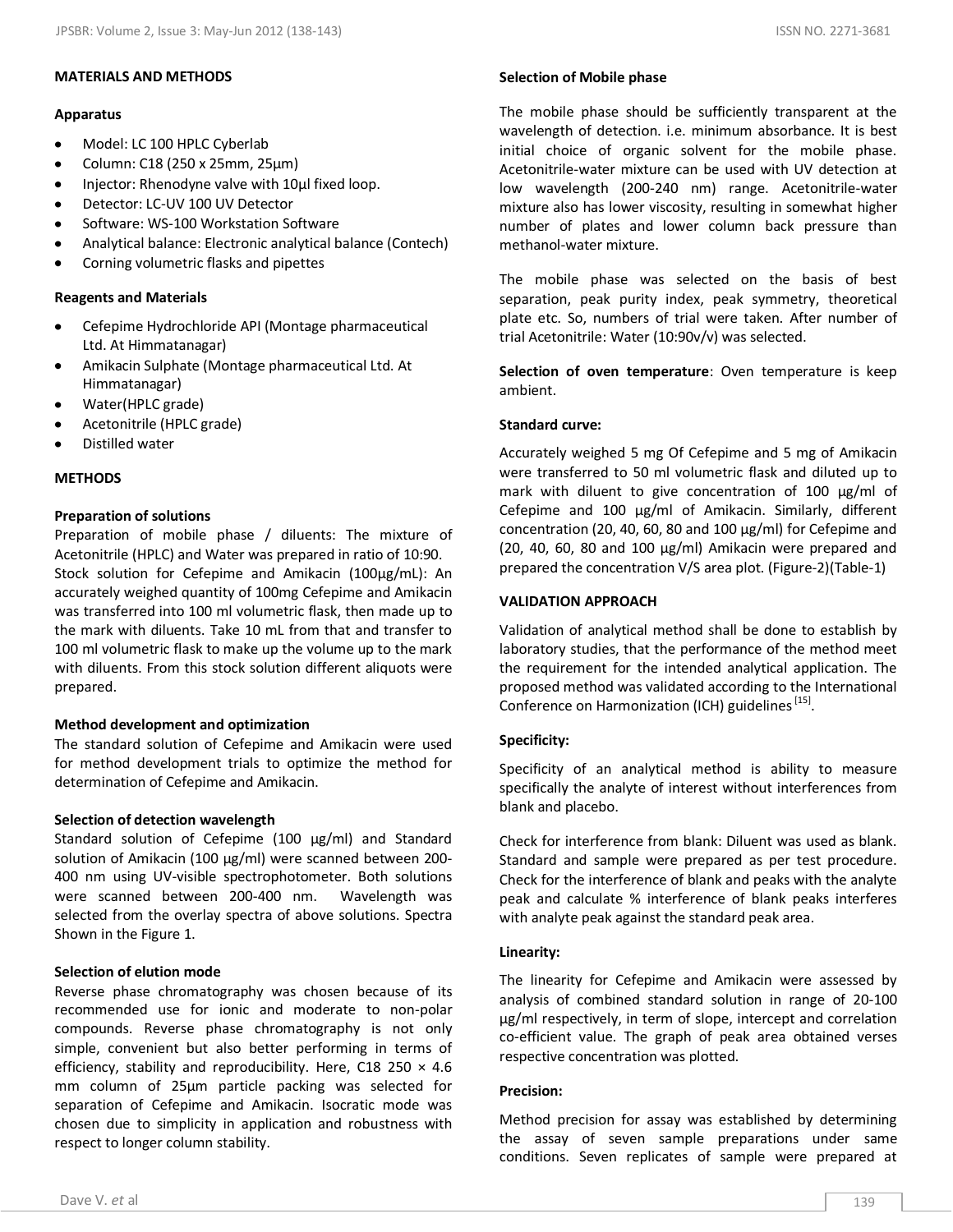sample concentration by one analyst and analyzed on same day. Intraday precision was performed by standard Five times and measuring the area of drugs at same day with time interval. Inter day precision was performed by standard Five times and measuring the area of drugs at different day interval. (Table 2,3,4)

#### **Accuracy:**

Accuracy was determined over the range of 50%, 100% and 150% of the sample concentration. Calculated amount of Cefepime and Amikacin API was added in placebo to attain 50%, 100% and 150% of sample concentration. Amount as shown above was transferred into 50 ml volumetric flask and made up to the mark with diluent. Each sample was prepared in triplicate at each level and injected. The chromatograms were recorded and from the peak area of drug, % recovery was calculated from regression equation as shown in (Table 5, 6).

#### **Limit of Detection (LOD) and Limit of Quantification (LOQ):**

The limit of Detection (LOD) and limit of Quantification (LOQ) of the developed method for Cefepime and Amikacin were determined by injecting progressively known concentrations of the standard solutions using the developed HPLC method. The LOD is the smallest concentration of the analyte that gives a measurable response at signal to noise ratio of 3:1 and 10:1, respectively. (Table 7, 8)

#### **System Suitability:**

The system suitability of the HPLC method was determined by making six replicate injections from freshly prepared standard solutions and analyzing each solute for their peak area, theoretical plates (*N)*, resolution *(R),* and tailing factors *(T)*  (Table 9).

#### **Formulation Analysis:**

The percentage assay of Cefepime and Amikacin was performed for commercially available innovator Venus Remedies Ltd. POTENTOX Injection.

#### **RESULTS AND DISCUSSION**

RP-HPLC method developed for simultaneously estimation of Cefepime and Amikacin in Injection Dose. Developed RP-HPLC method was validated according to ICH guideline. RP-HPLC method has shown adequate separation for Cefepime and Amikacin. Separation was achieved on Inertsil C18 (250 x 4.6mm) 5 µm column by using Acetonitrile: Water (10:90) as a mobile phase at a flow rate of 1.0 mL/min, and UV detection was carried out at 212 nm. (Figure 3)

In the present study the specificity of the method was determined by assessing interference from the placebo & diluents. There were no other co eluting, interfering peaks from excipients, impurities found and the method was specific for estimation of Cefepime and Amikacin.



**Figure 1:** Overlay UV Spectrum of Cefepime and Amikacin showing selection of Wavelength detection



**Figure 2:** Chromatogram of binary mixture of Cefepime Hydrochloride and Amikacin Sulphate (20- 100 μg/ml)

The method was validated in terms of linearity, precision, accuracy, specificity, System Suitability. The linearity of the proposed method was investigated in the range of 20-100 µg/ml of test concentration for Cefepime and Amikacin. Accuracy was determined by recovery study & it was found to be 98.97 for Cefepime and 98.91% for Amikacin injection. The mean assay (*n=5*) were 98.22 and 99.63 respectively. The percentage RSD value for the five assay values was 0.56 for Cefepime and 0.57 for Amikacin.

| <b>Table 1: SERIES A Linearity data for Cefepime Hydrochloride</b> |
|--------------------------------------------------------------------|
| and Amikacin Sulphate                                              |

|           | <b>CEF</b>            |                     | <b>AMK</b>            |                     |  |
|-----------|-----------------------|---------------------|-----------------------|---------------------|--|
| Sr.<br>No | Conc.<br>$(\mu g/ml)$ | Peak<br>$area(n=5)$ | Conc.<br>$(\mu g/ml)$ | Peak<br>$area(n=5)$ |  |
| 1         | 20                    | 71348.4 $\pm$       | 20                    | 7556.6 $\pm$        |  |
|           |                       | 117.0173            |                       | 621.12              |  |
| 2         | 40                    | $114328.6 \pm$      | 40                    | $11968.2 \pm$       |  |
|           |                       | 107.1286            |                       | 216.46              |  |
| 3         | 60                    | $160560.2 \pm$      | 60                    | $15953.8 \pm$       |  |
|           |                       | 116.9424            |                       | 563.11              |  |
|           | 80                    | $210415.2 \pm$      | 80                    | $20783.9 +$         |  |
| 4         |                       | 209.6710            |                       | 108.58              |  |
| 5         |                       | $256961.9 \pm$      |                       | $25341.7 \pm$       |  |
|           | 100                   | 314.1043            | 100                   | 310.22              |  |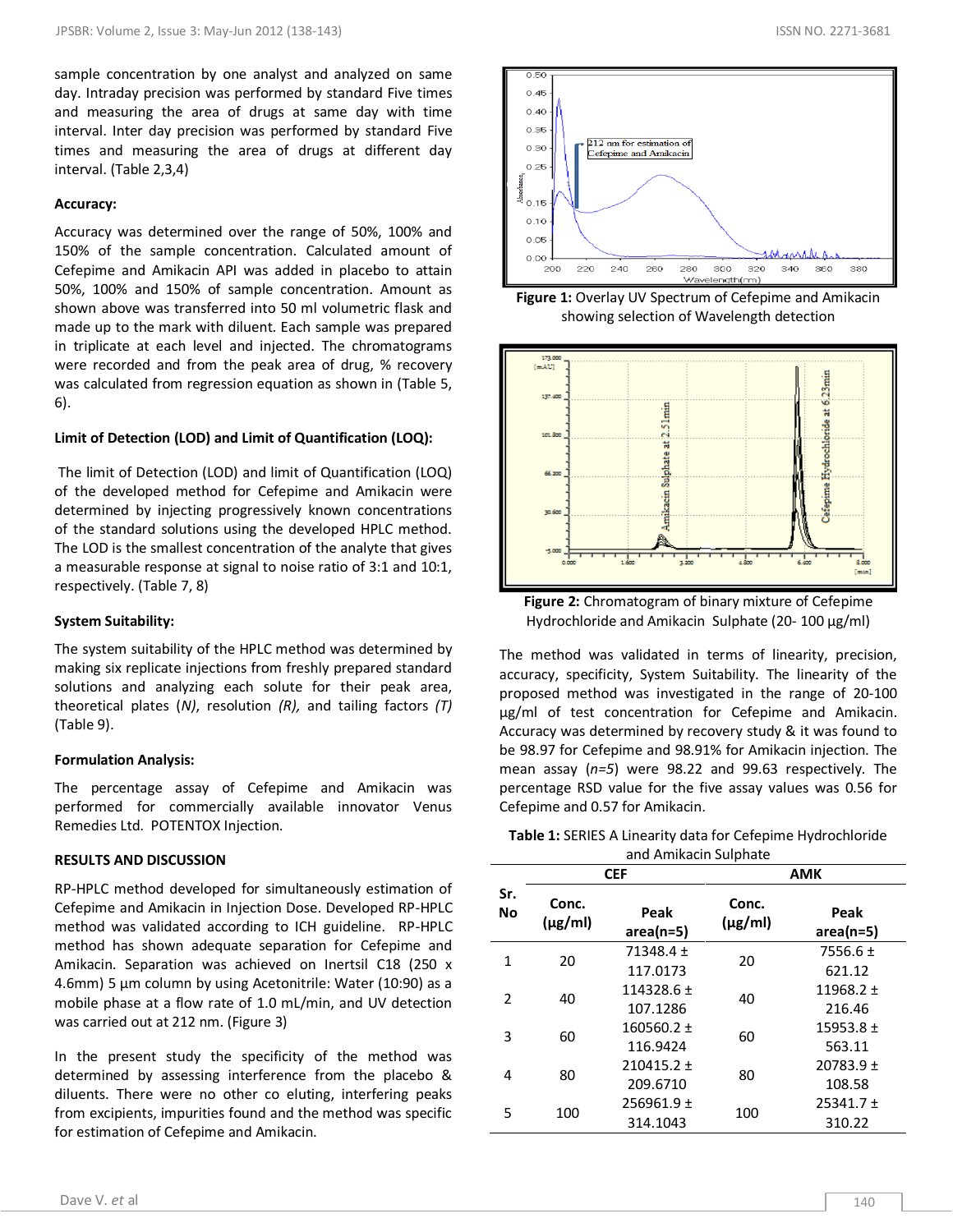

**Figure 3:** Calibration Curve of Cefepime (20-100 μg/ml)



**Figure 4:** Calibration curve of Amikacin (20-100 μg/ml)

## **Table 2:** Repeatability data for Cefepime and Amikacin

| <b>Cefepime</b>       |          |                             |       |  |
|-----------------------|----------|-----------------------------|-------|--|
| Conc.<br>$(\mu g/ml)$ | Area     | Area Mean ±<br>$S.D. (n=7)$ | % RSD |  |
|                       | 160861.1 |                             |       |  |
|                       | 160505.6 |                             |       |  |
|                       | 160491.4 |                             |       |  |
|                       | 160746.5 | $160739.7 \pm$              |       |  |
| 60                    | 161564.6 | 392.2452                    |       |  |
|                       | 160486.2 |                             | 0.97  |  |
|                       | 160522.5 |                             |       |  |
|                       | Amikacin |                             |       |  |
| Conc.<br>$(\mu g/ml)$ | Area     | Area Mean ±<br>$S.D. (n=7)$ |       |  |
|                       | 15958.3  |                             |       |  |
|                       | 15933.7  |                             |       |  |
|                       | 15899.2  |                             |       |  |
|                       | 15546.8  |                             |       |  |
|                       | 15962.6  | 15882.59 ±                  |       |  |
| 60                    | 15911.2  | 150.3344                    | 0.95  |  |
|                       | 15966.3  |                             |       |  |

## **CONCLUSION**

The proposed method is accurate, simple, economical, rapid and selective for the simultaneous estimation of Cefepime and Amikacin in Injection dosage form without prior separation. The excipients of the commercial

**Table 3:** Intraday precision data for estimation of Cefepime and Amikacin

| aliu Alliinacili |                                      |      |       |                                       |      |
|------------------|--------------------------------------|------|-------|---------------------------------------|------|
|                  | Cefepime                             |      |       | <b>Amikacin</b>                       |      |
| Conc.            | Area<br>Mean<br>$±$ S.D.<br>(n=5)    | %RSD | Conc. | Area<br>Mean<br>$±$ S.D.<br>$(n=5)$   | %RSD |
| 20               | 71290.53<br>土<br>877.685<br>116729.2 | 1.24 | 20    | 7581.833<br>Ŧ<br>94.61418<br>11844.67 | 1.24 |
| 40               | $\pmb{+}$<br>1564.944<br>161659.9    | 1.35 | 40    | $\ddot{}$<br>247.3035<br>15412.77     | 2.08 |
| 60               | $\ddot{}$<br>1342.759<br>219554.6    | 0.83 | 60    | 土<br>378.4537<br>21390.8              | 2.46 |
| 80               | 土<br>929.3279<br>251555.2            | 0.43 | 80    | 土<br>392.3522<br>25403.8              | 1.83 |
| 100              | 土<br>607.6647                        | 0.25 | 100   | 土<br>387.6611                         | 1.52 |

**Table 4:** Interday precision data for estimation of Cefepime and Amikacin

|       | Amikacin<br>Cefepime            |      |       |                                   |      |
|-------|---------------------------------|------|-------|-----------------------------------|------|
| Conc. | Area<br>Mean<br>± S.D.<br>(n=5) | %RSD | Conc. | Area<br>Mean<br>$±$ S.D.<br>(n=5) | %RSD |
|       | 71324.27                        |      |       | 7546.133                          |      |
| 20    | Ŧ                               | 0.68 | 20    | Ŧ                                 | 1.49 |
|       | 486.7133                        |      |       | 113.0512                          |      |
|       | 123835.1                        |      |       | 12849.53                          |      |
| 40    | $\ddot{}$                       | 1.68 | 40    | $\ddot{}$                         | 1.06 |
|       | 2085.837                        |      |       | 137.2226                          |      |
|       | 171011.6                        |      |       | 16177.57                          |      |
| 60    | $\ddot{}$                       | 0.56 | 60    | $\ddot{}$                         | 1.34 |
|       | 963.6319                        |      |       | 216.6444                          |      |
|       | 221885.4                        |      |       | 22999.9                           |      |
| 80    | 土                               | 1.06 | 80    | 土                                 | 0.47 |
|       | 2364.483                        |      |       | 109.7719                          |      |
|       | 263465.7                        |      |       | 26521.4                           |      |
| 100   | 土                               | 1.56 | 100   | 土                                 | 1.72 |
|       | 4111.967                        |      |       | 456.2084                          |      |

sample analyzed did not interfere in the analysis, which proved the specificity of the method for these drugs. The proposed method involves direct quantification of both the components. Hence, the developed HPLC method can be conveniently adopted for the routine quality control analysis in the combination formulation.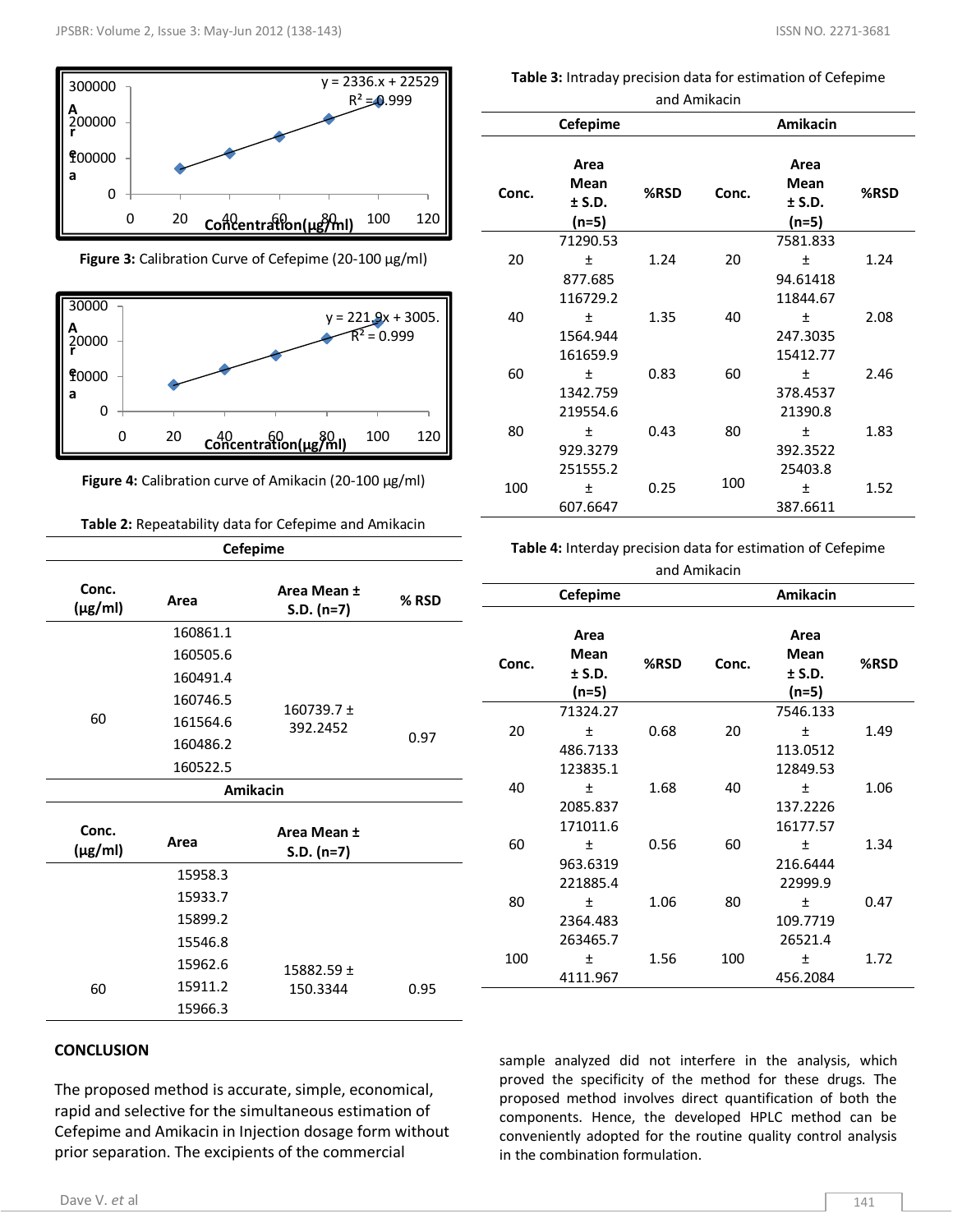| Table 5: Accuracy data for Cefepime |  |  |
|-------------------------------------|--|--|
|-------------------------------------|--|--|

| Conc. Level | Amount<br>spiked | Area    | Amount<br>recovered | %<br>recovery | % mean<br>recovery $\pm$ SD |
|-------------|------------------|---------|---------------------|---------------|-----------------------------|
|             | 10               | 45923.1 | 10.01               | 100.10        |                             |
| 50          | 10               | 45719.8 | 9.92                | 97.27         | $100.96 \pm 2.23$           |
|             | 10               | 46723.5 | 10.35               | 103.50        |                             |
|             | 20               | 70238.4 | 20.42               | 102.10        |                             |
| 100         | 20               | 70432.1 | 20.50               | 102.50        | $101.43 \pm 1.51$           |
|             | 20               | 69128.4 | 19.94               | 99.70         |                             |
|             | 30               | 91692.5 | 29.60               | 98.67         |                             |
| 150         | 30               | 90913.8 | 29.27               | 97.56         | $98.97 \pm 1.59$            |
|             | 30               | 93113.2 | 30.21               | 100.7         |                             |

## **Table 6:** Accuracy data for AMK

| Conc. Level | <b>Amount</b><br>spiked | Area   | Amount<br>recovered | %<br>recovery | % mean<br>recovery $\pm$ SD |
|-------------|-------------------------|--------|---------------------|---------------|-----------------------------|
|             | 10                      | 5256.3 | 10.14               | 101.4         |                             |
| 50          | 10                      | 5196.3 | 9.87                | 98.70         | $101.2 \pm 2.36$            |
|             | 10                      | 5311.2 | 10.34               | 103.4         |                             |
|             | 20                      | 7413.2 | 19.80               | 99.60         |                             |
| 100         | 20                      | 7567.1 | 20.50               | 102.50        | $100.6 \pm 1.71$            |
|             | 20                      | 7431.9 | 19.90               | 99.50         |                             |
|             | 30                      | 9563.9 | 29.50               | 98.33         |                             |
| 150         | 30                      | 9512.8 | 29.40               | 98.00         | $98.91 \pm 1.30$            |
|             | 30                      | 9688.7 | 30.12               | 100.4         |                             |

| Table: 7 Limit of detection |                             |  |
|-----------------------------|-----------------------------|--|
| AMK<br><b>CEF</b>           |                             |  |
|                             |                             |  |
| LOD=3.3 x (SD/Slope)        | $LOD=3.3 \times (SD/Slope)$ |  |
| $LOD=3.3x$                  | $LOD=3.3x$                  |  |
| (172.98/2336)               | (363.9/221.9)               |  |
| $LOD=0.24 \mu g/ml$         | $LOD = 5.5\mu g/ml$         |  |

| <b>Table: 8</b> Limit of quantitation            |                                                  |  |  |
|--------------------------------------------------|--------------------------------------------------|--|--|
| CEF                                              | AMK                                              |  |  |
| $LOQ=10 \times (SD/Slope)$                       | $LOQ=10 \times (SD/Slope)$                       |  |  |
| LOQ=10 x (172.98 /2336)<br>$LOQ = 0.74 \mu g/ml$ | $LOQ=10 \times (363.9/221.9)$<br>LOQ=16.40 µg/ml |  |  |

**Table 9:** Results for system suitability test

|                                   | Data obtained   |          |  |  |
|-----------------------------------|-----------------|----------|--|--|
| <b>Parameters</b>                 | <b>Cefepime</b> | Amikacin |  |  |
| Theoretical plates                | 3291            | 1021     |  |  |
| Symmetry<br>factor/Tailing factor | 0.02            | 1.70     |  |  |
| Resolution                        | 7.56            |          |  |  |

## **ACKNOWLEDGEMENT**

The authors are thankful to Montage Laboratory, Himmatanagar, India for providing gift sample of Cefepime and Amikacin for research. The authors are highly thankful to Smt R. D. Gardi College of Pharmacy, Gujarat Technological University, Rajkot, India for providing all the facilities to carry out the work.